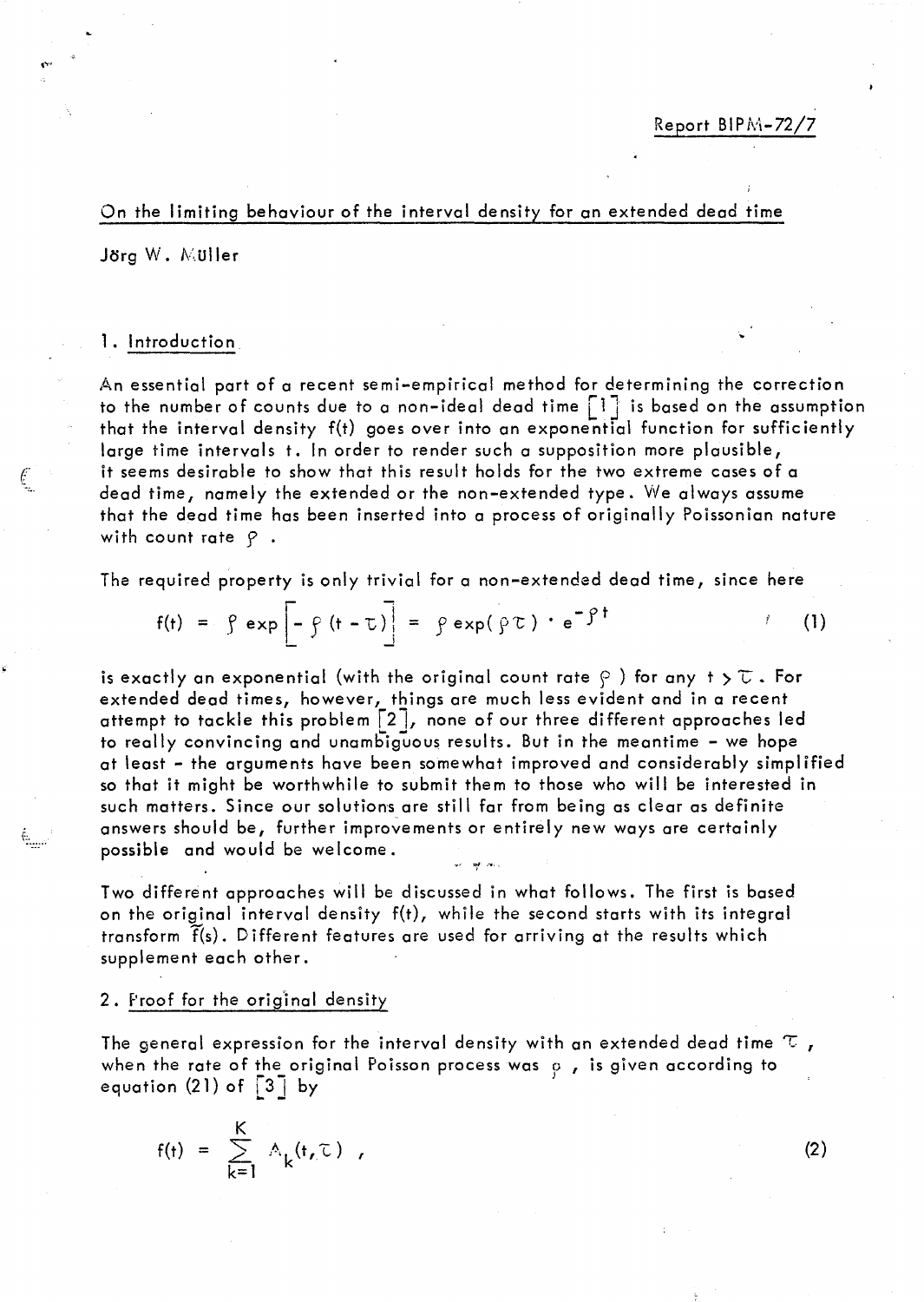where

7

$$
A_{k}(t, \tau) = U(t - k \, \vec{U} \cdot \frac{(-1)^{k-1}}{(k-1)!} \cdot \beta^{k} \cdot (t - k \, \vec{U})^{k-1} \cdot e^{-k \cdot \vec{U}}
$$
\n
$$
K \equiv \boxed{[t/\tau]}
$$
 is the largest integer below  $t/\tau$ 

and U is the unit step function.

Derivation with respect to t yields ( $f \notin x$ )

$$
\frac{dA_k}{dt} = U(t - kT) \cdot \frac{(-1)^{k+1}}{(k-2)!} \cdot e^{-kx} \cdot \rho^2 \cdot (\rho t - kx)^{k-2} \quad . \tag{3}
$$

. ..

In order to be able to compare (3) with

$$
A_{k-1}(t,\tau) = -U(t - [k - 1]\tau) \cdot \frac{e^{x}}{\int} \cdot \frac{(-1)^{k+1}}{(k-2)!} \cdot e^{-kx} \cdot \int^{2} \cdot (\rho t - [k - 1]x)^{k-2},
$$

we introduce a fictitious dead time

$$
\tau' = \frac{k-1}{k} \cdot \tau = \tau / \gamma \tag{4}
$$

and put accordingly  $x' = \rho \tau'$ , thus

$$
x = \frac{k}{k-1} \cdot x' = \gamma \cdot x'
$$
 (4')

This then leads to

$$
A_{k-1}(t, \tau) = -U(t - k \cdot \tau/\gamma) \cdot \frac{e^{\gamma x^1}}{\beta} \cdot \frac{(-1)^{k+1}}{(k-2)!} \cdot e^{-k\gamma x^1} \cdot \beta^2 (t - kx^1)^{k-2}
$$
  
= -U(t - k\tau) \cdot \frac{e^{\gamma x^1 - k\gamma x^1 + k\alpha x^1}}{\beta} \cdot \frac{(-1)^{k+1}}{(k-2)!} \cdot \beta^2 \cdot (gt - kx^1)^{k-2} \cdot e^{-kx^1}

But since the exponent

$$
\gamma x' - kx'(\gamma - 1) = \frac{k}{k - 1}x' - kx' \cdot (\frac{k}{k - 1} - 1) = \frac{k}{k - 1}x' - kx' \cdot \frac{1}{k - 1} = 0
$$

vanishes, we simply get

$$
A_{k-1}(t,\tau) = -\frac{1}{\rho} \cdot \frac{d}{dt} A_k(t,\tau') \cdot \frac{U(t-k\tau')}{U(t-k\tau)} \tag{5}
$$

However, asymptotically  $k \gg 1$  for  $t \rightarrow \infty$  , thus  $\gamma = 1$  and  $\tau' = \tau$ , and therefore also in the same limit

$$
A_{k-1}(t,\tau) = -\frac{1}{\varphi} \cdot \frac{d}{dt} A_k(t,\tau) . \qquad (6)
$$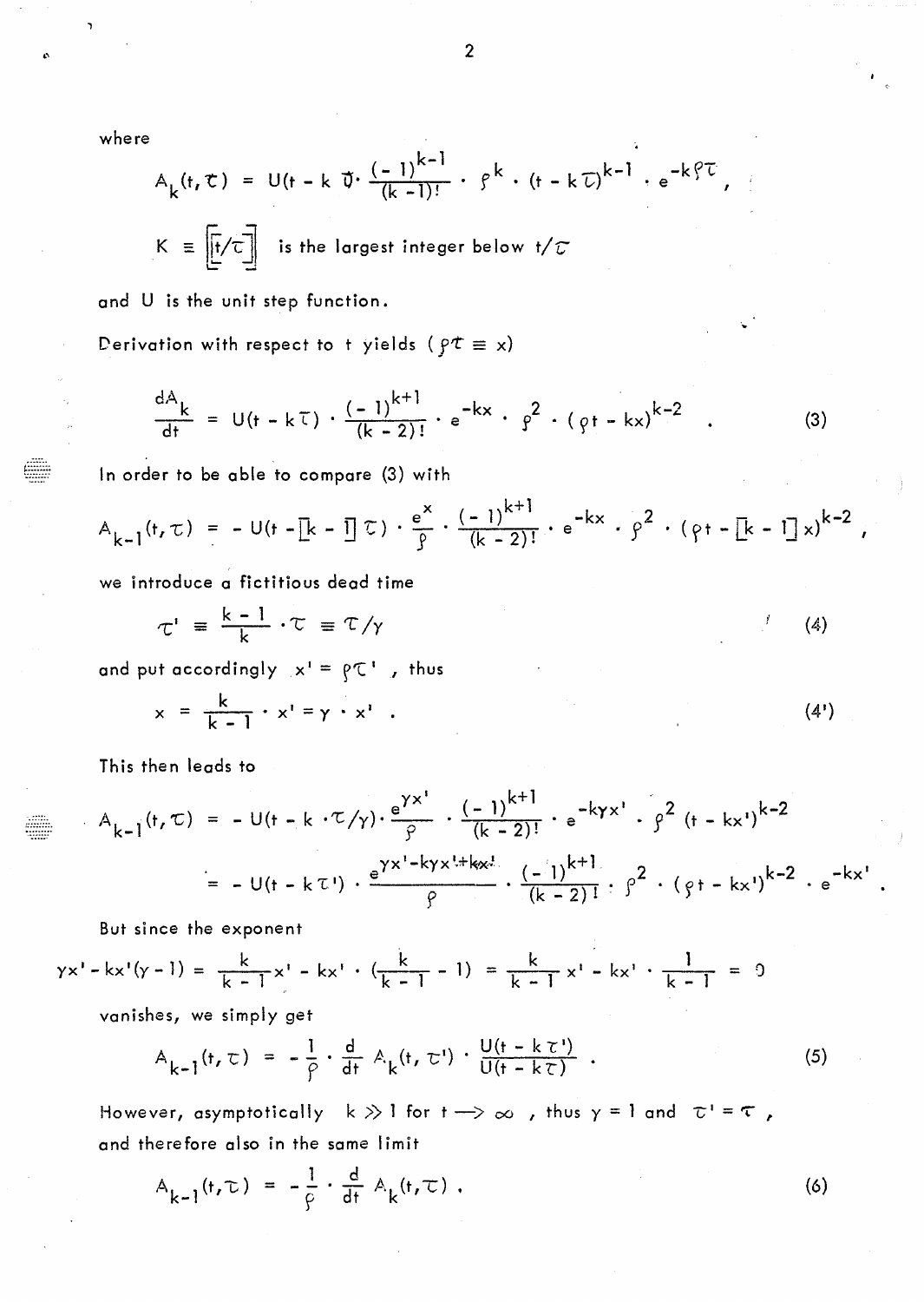By summ ing over k we get

$$
\sum A_{k-1}(t, \mathcal{T}) = f(t) \quad \text{and}
$$
\n
$$
\frac{d}{dt} A_k(t, \mathcal{T}) = \frac{d}{dt} f(t).
$$
\n(7)

We thus obtain asymptotically the differential equation

$$
\frac{df(t)}{dt} = -\varphi \cdot f(t) \quad , \tag{8}
$$

the solution of which is

,- ,-

$$
\lim_{t \to \infty} f(t) = A_0 \cdot e^{-\gamma t}
$$
 (9)

This gives the expected limiting exponential behaviour where  $A_\perp$  is an undetermined constant.

## 3. Proof by help of the transform

We still want to show that in the limit

$$
\lim_{t \to \infty} f(t) = A_0 \cdot e^{-\frac{\rho}{2}t} ,
$$

where f(t) is given by (1). For that purpose we form the new function

$$
g(t) \equiv e^{\int P^t \cdot t} \cdot f(t) \tag{10}
$$

ng.<br>T

and shall show that a finite, non-vanishing limitïng value

$$
\lim_{t \to \infty} g(t) = A_0
$$

can only result provided that  $\rho' = \rho$ 

Application of the well-known shift rule for Laplace transforms [4] gives

$$
\widetilde{g}(s) = \mathcal{L}\left\{e^{\beta^{1}t} \cdot f(t)\right\} = \widetilde{f}(s - \rho') \quad . \tag{11}
$$

By inserting the known form of the transform of the interval density (1), which was given in equation (11) of  $\boxed{3}$  as

$$
\widetilde{f}(s) = \frac{\rho}{g + s \cdot e^{(s + \rho)\overline{c}}},
$$
\n(12)

l;,

we obtain according to (11)

$$
\widetilde{g}(s) = \frac{\widetilde{g}}{\widetilde{g} + (s - \widehat{g}^{\prime}) \cdot e^{(s - \widehat{g}^{\prime} + \widehat{g})}}
$$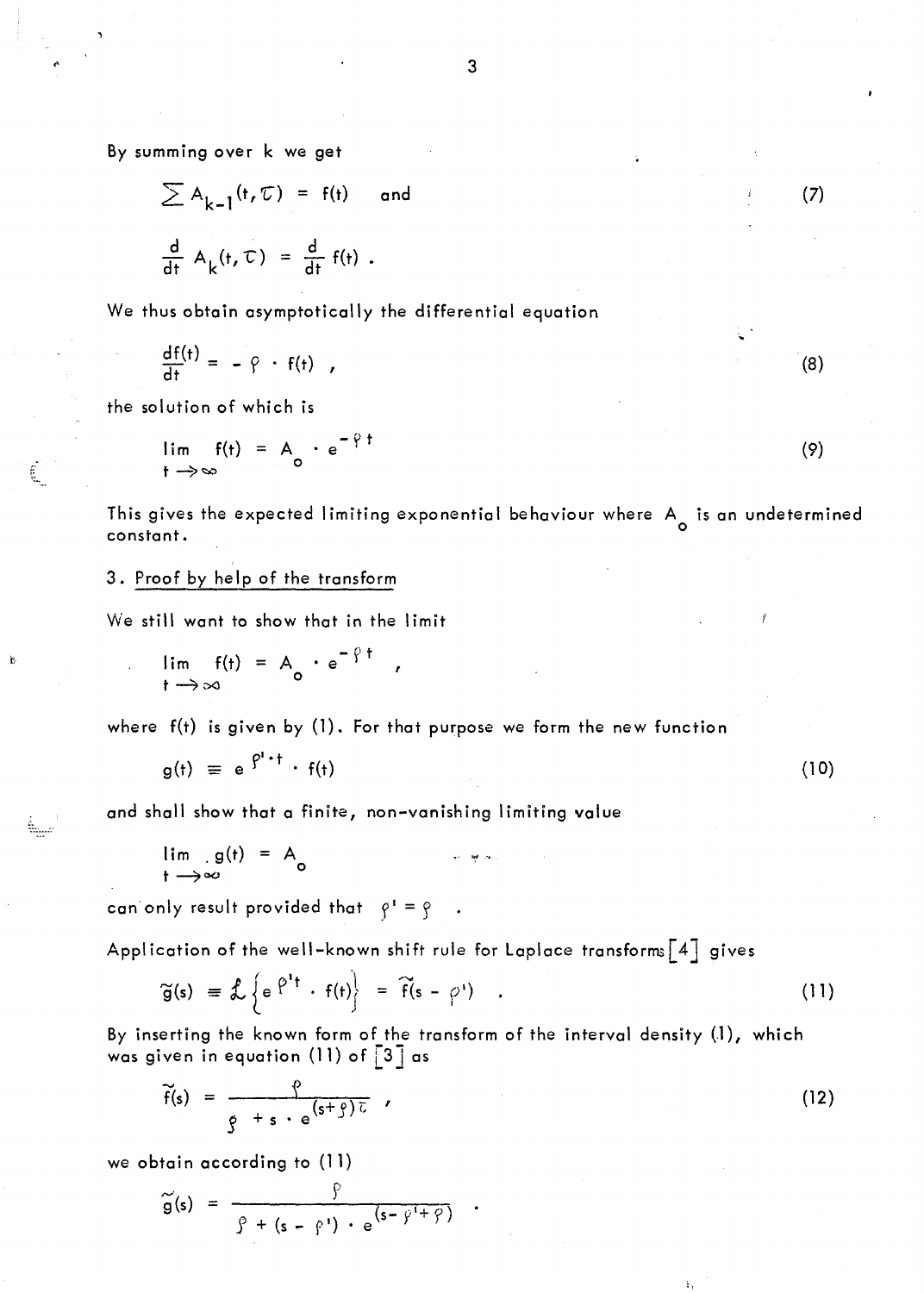By taking advantage of the Tauber theorem  $\left[\begin{smallmatrix} 4 \end{smallmatrix} \right]$  in the form  $\cdot$ 

$$
\lim_{t \to \infty} g(t) = \lim_{s \to \infty} s \cdot \widetilde{g}(s) , \qquad (13)
$$

we get for the limit

$$
\lim_{t \to \infty} g(t) = \lim_{s \to 0} \frac{s \beta}{\beta + (s - \beta') \cdot e^{\left(\frac{\beta}{2} - \beta'\right)\tau} \cdot e^{s\tau}}
$$
\n
$$
= \lim_{s \to 0} \frac{\beta s}{\left[\beta - \beta'\right] \cdot e^{\left(\beta - \beta'\right)\tau} \cdot e^{s\tau}\right] + s \cdot e^{\left(\frac{\beta}{2} - \beta'\right)\tau} e^{s\tau}}
$$

But for  $s\longrightarrow 0$  this expression can only lead to a finite value  $A_{\overline{O}}$  if a factor  $s$ can be split off from the square bracket, i.e. for

$$
P - P' \cdot e^{(\rho - \rho')\tau} \cdot (1 + s\tau + \frac{1}{2} s^2 \tau^2 + \ldots) = s \cdot B \ .
$$
 (14)

This, in turn, requires that for any dead time *T* 

$$
\beta = \beta' \cdot e^{(\beta - \beta')\tau} ,
$$

thus  $\rho' = \rho$ .

~~.~.'-:.-"'. r::::::::

t::.:::.::.::.

Then, it follows that

$$
A_{o} = \lim_{t \to \infty} g(t) = \lim_{s \to 0} \frac{\int f \cdot s}{\int f - \int f e^{s\overline{L}} + s e^{s\overline{L}}} = \lim_{s \to 0} \frac{\int g \cdot s}{\int f(-s\overline{L}) + s e^{s\overline{L}}} = \frac{\int f}{1 - \int f}.
$$
\n(16)

(15)

Accordingly, we conclude that an extrapolation of the asymptotic exponential distribution (or a linear extrapolation in the logarithmic plot) leads to an intersection with the ordinate at the origin  $t = 0$  at the value

$$
A_o = \frac{\rho}{1 - \rho \tau}
$$

4. Experimental checks

By measuring the distribution of the time intervals following an extended dead time, we can check the limiting behaviour of the density  $f(t)$ .

As an example such a measurement is shown in Fig. l.For a comparison with the theoretical curve, ratios of ordinates have to be taken since our experimental data are not normalized. According to equation (2), the density f(t) has in the range  $\tau$   $\lt$  t  $\lt$  2  $\tau$  the constant value

$$
A_1 = \rho \cdot e^{-\rho \tau}.
$$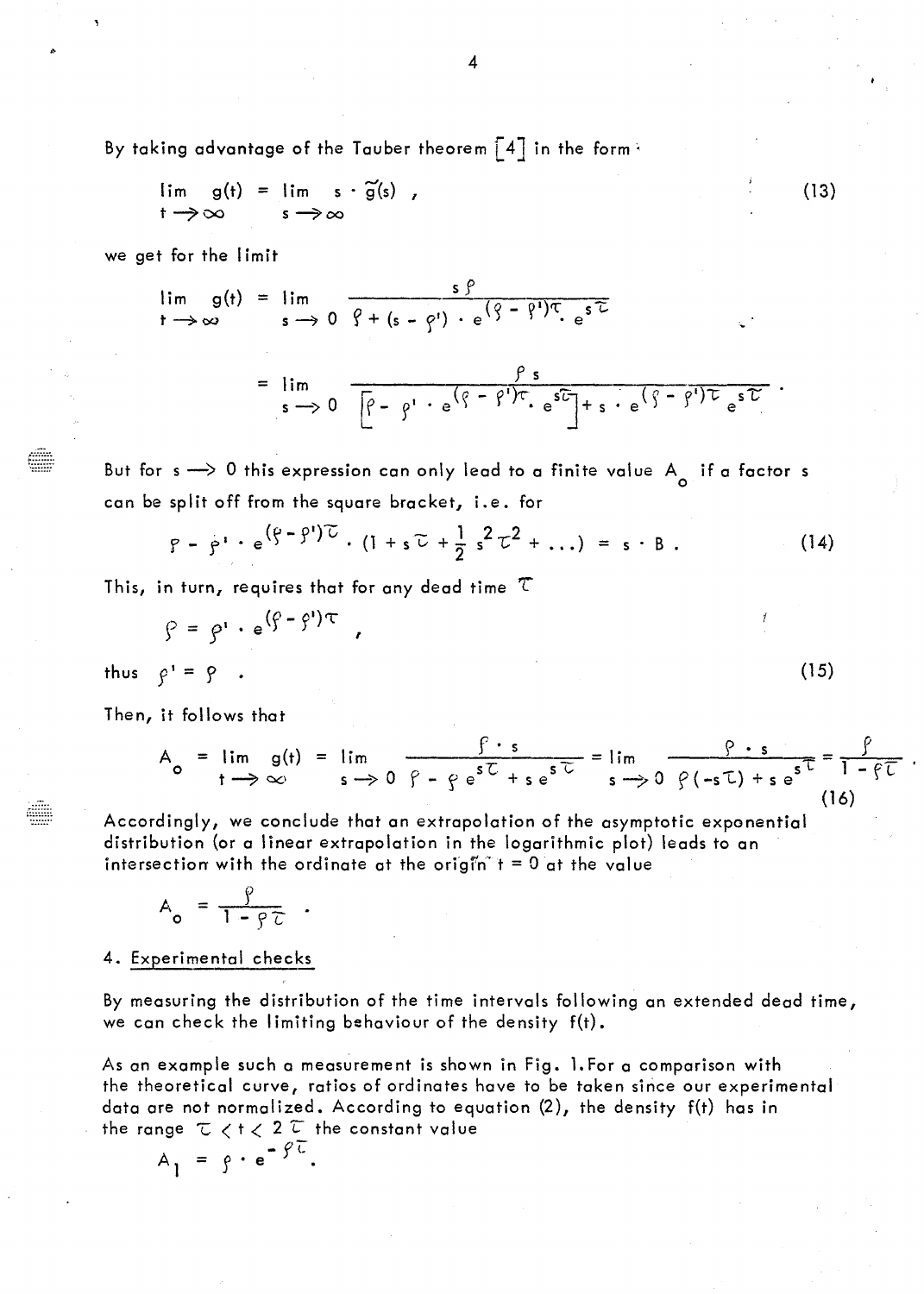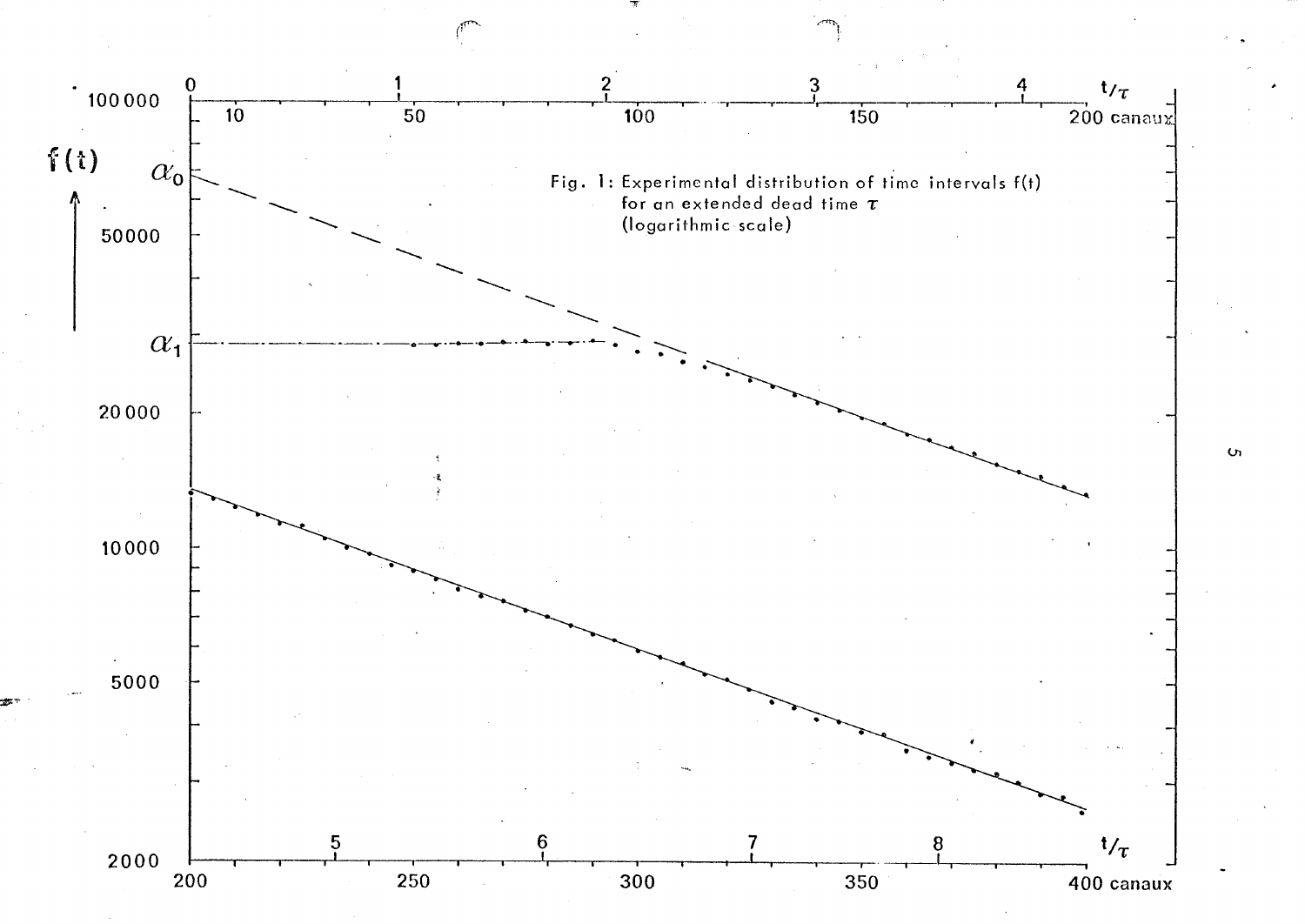The empirical interval distribution in Fig. 1 was obtained in 16 hours on a kicksorter. The relevant parameters for this run were

$$
\int = (412 \pm 1) s^{-1} \int \int \sqrt{2} \approx 38\%
$$
  

$$
\int = (930 \pm 3) \mu s \int \sqrt{2} \approx 38\%
$$

time per channel:  $(20.00 + 0.05)\mu s$ .

This gives for the theoretical values

$$
A_{o} = \frac{9}{1 - 9\tau} = (667.9 \pm 1.7) s^{-1}
$$

and

$$
A_1 = \zeta \cdot e^{-\hat{\zeta}^2} = (280.8 \pm 0.7) s^{-1} ,
$$

which have to be compared with the experimental quantities (counts per channel)

$$
\alpha_0
$$
 = 68 000 ± 500 ,  
\n $\alpha_1$  = 28 000 ± 50 .

This can be easily performed by means of the ratios

$$
\alpha_0 / A_0 = \frac{68\,000}{667.9} = 101.8 \pm 0.8
$$
 and  
 $\alpha_1 / A_1 = \frac{28\,800}{280.8} = 102.6 \pm 0.4$ .

The closeness of these two ratios demonstrates that the value for the constant A<sub>0</sub>, as expected according to formula (16), is weil confirmed by the experimental 0 data.

Furthermore, the empirical value of  $\beta^1$ , i.e. the limiting slope of the experimental distribution, drawn on a logarithmic scale, has been determined in order to check if the density really tends towards an exponential with the true count rate  $\rho$ , as has to be expected on the basis of (9).

The data of a similar experiment as illustrated in Fig. l, but with better statistics (within 64 h), with the parameters

$$
\left.\n\begin{array}{c}\n\mathbf{S} = (411 \pm 1) \, \text{s}^{-1} \\
\mathbf{C} = (400 \pm 2) \, \mu \, \text{s}\n\end{array}\n\right\}\n\quad \rho \,\mathbf{C} \cong 16\%
$$

were analyzed by two different methods, namely